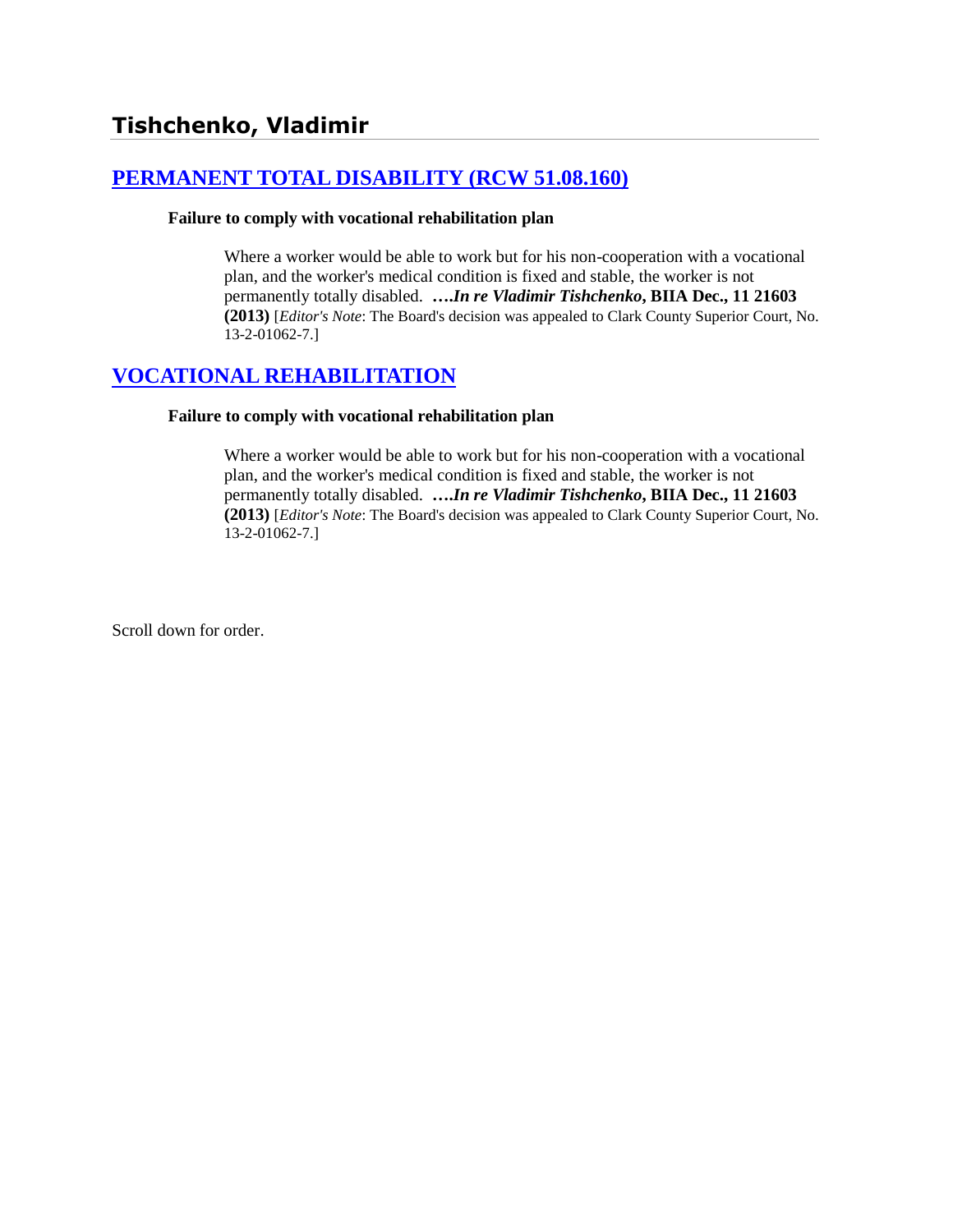## **BEFORE THE BOARD OF INDUSTRIAL INSURANCE APPEALS STATE OF WASHINGTON**

**)**

**IN RE: VLADIMIR I. TISHCHENKO ) DOCKET NO. 11 21603**

**CLAIM NO. P-461608 ) DECISION AND ORDER**

APPEARANCES:

Claimant, Vladimir I. Tishchenko, by Busick Hamrick, PLLC, per Steven L. Busick

Employer, Exterior Wood, Inc., None

Department of Labor and Industries, by The Office of the Attorney General, per Katy J. Dixon, Assistant

The claimant, Vladimir I. Tishchenko, filed an appeal with the Board of Industrial Insurance Appeals on November 2, 2011, from an order of the Department of Labor and Industries dated October 26, 2011. In that order, the Department affirmed the provisions of orders dated June 13, 2011, and June 20, 2011. In the June 13, 2011 order, the Department suspended Mr. Tishchenko's benefits effective June 13, 2011, for failure to comply with the accountability agreement or plan interruption due to his own actions. In its June 20, 2011 order, the Department closed Mr. Tishchenko's claim with compensation for permanent partial disability consistent with the degree of disability represented by Category 2 of WAC 296-20-280, less compensation previously paid for permanent partial disability. The Department order is **AFFIRMED**.

# **DECISION**

As provided by RCW 51.52.104 and RCW 51.52.106, this matter is before the Board for review and decision. The Department and the claimant filed timely Petitions for Review of a Proposed Decision and Order issued on November 30, 2012, in which the industrial appeals judge reversed and remanded the Department order dated October 26, 2011.

In the Proposed Decision and Order, our industrial appeals judge properly denied the motion to admit Exhibit No. 1 to the deposition of John L. Hart, D.O. The document is renumbered Exhibit No. 6 and remains rejected. The Board has reviewed the other evidentiary rulings in the record of proceedings and finds that no prejudicial error was committed. The rulings are affirmed.

Contested issues addressed in this order include whether Mr. Tishchenko established good cause for failing to comply with his responsibilities under his vocational retraining plan and whether

1

2

3

4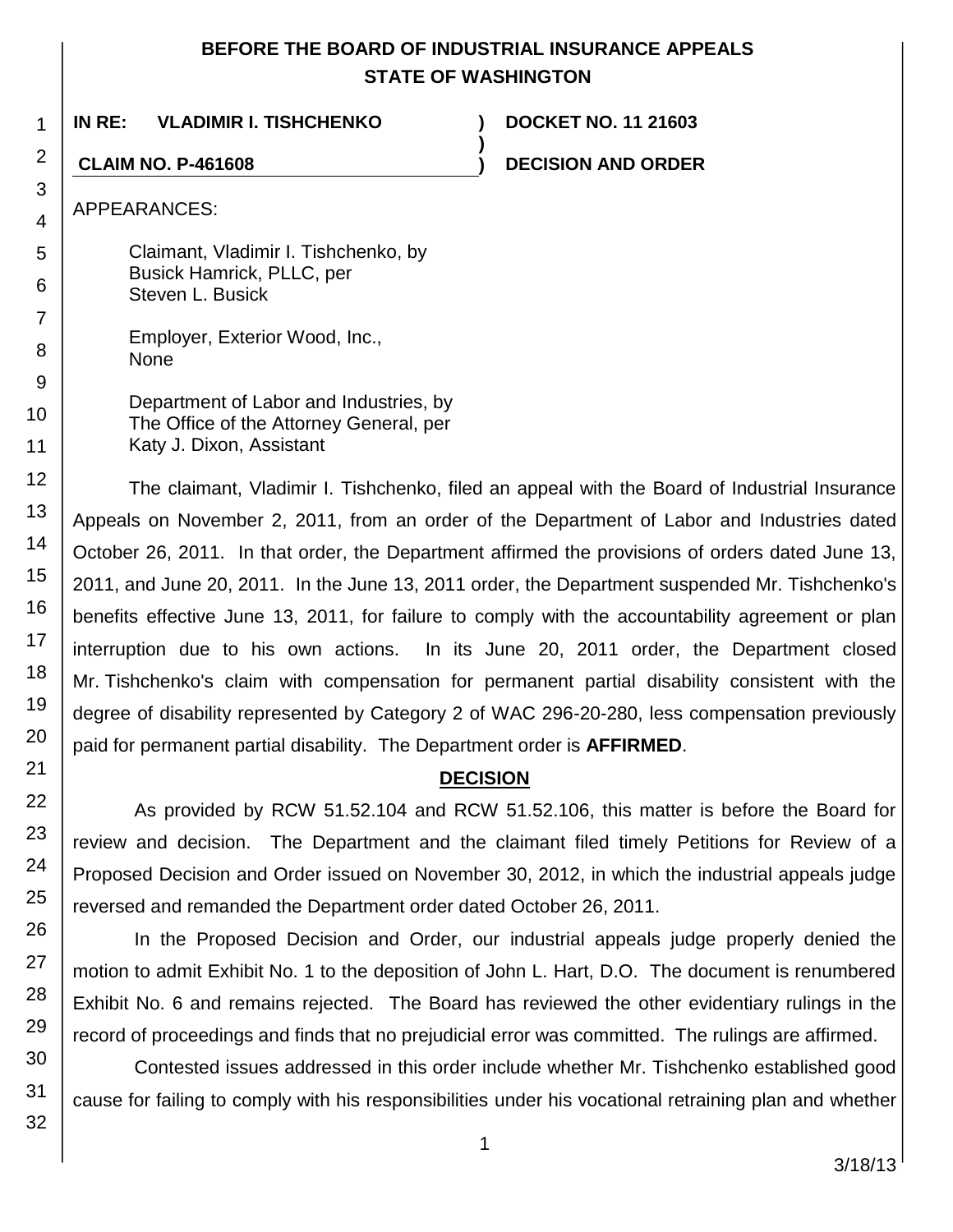1 2 3 as of October 26, 2011, Mr. Tishchenko was permanently totally disabled because the Department closed his claim before he completed training necessary to enable him to obtain and perform a form of gainful occupation in the competitive labor market.

4 5 6 7 On April 25, 1997, Mr. Tishchenko injured his low back during the course of his employment with Exterior Wood, Inc. The Department determined that as a result of the injury Mr. Tishchenko required vocational training services in order to obtain and perform a form of reasonably continuous gainful occupation.

8 9 10 11 12 13 14 15 16 17 18 19 Vocational services began in the fall of 2009 when Irena Razvina, VRC, and two of her assistants at Grant and Associates helped Mr. Tishchenko identify a vocational goal, a plan to accomplish the goal, and to select a training site. While it was not Mr. Tishchenko's first choice, he agreed to attend Lower Columbia College (LCC) in Longview for training as a computer help desk support worker. To that end, on April 6, 2010, he signed a worker accountability agreement. The agreement included pledges that Mr. Tishchenko would notify his vocational counselor if he missed three consecutive days of classes or had concerns about his ability to complete his training program because of medical or physical restrictions, and he would comply with LCC's attendance requirements. Mr. Tishchenko also acknowledged that he understood that failure to comply with the terms of the accountability agreement could result in suspension or termination of his industrial insurance benefits. Mr. Tishchenko started classes at LCC on September 20, 2010, the beginning of the fall quarter. At that time, Mr. Tishchenko lived 49 miles from LCC.

20 21 22 23 24 25 26 27 John L. Hart, D.O., is a physiatrist who specializes in pain management and rehabilitation. Beginning on April 4, 2007, he treated Mr. Tischenko for his low back injury. Dr. Hart approved Mr. Tishchenko's vocational training program with the caveat that Mr. Tishchenko not lift more than 15 pounds and limit bending activities. Dr. Hart was not concerned about Mr. Tishchenko's abilities to drive to and from LCC or focus on his class work because, Dr. Hart said, the claimant suffered from mechanical low back pain. Mr. Tishchenko did not have any neurological abnormality or condition that would result in radicular symptoms, and as of August 2010, he required the lowest possible dose of Vicodin for control of his pain.

28 29 30 31 Mr. Tishchenko successfully completed the fall and winter quarters of classes at LCC. He did not report any problems in completing his training to Dr. Hart or Ms. Razvina. Mr. Tishchenko registered to take the spring quarter, which was to begin on April 7, 2011, but his wife called Ms. Razvina's office that day to report that he would not attend school due to back pain and a

32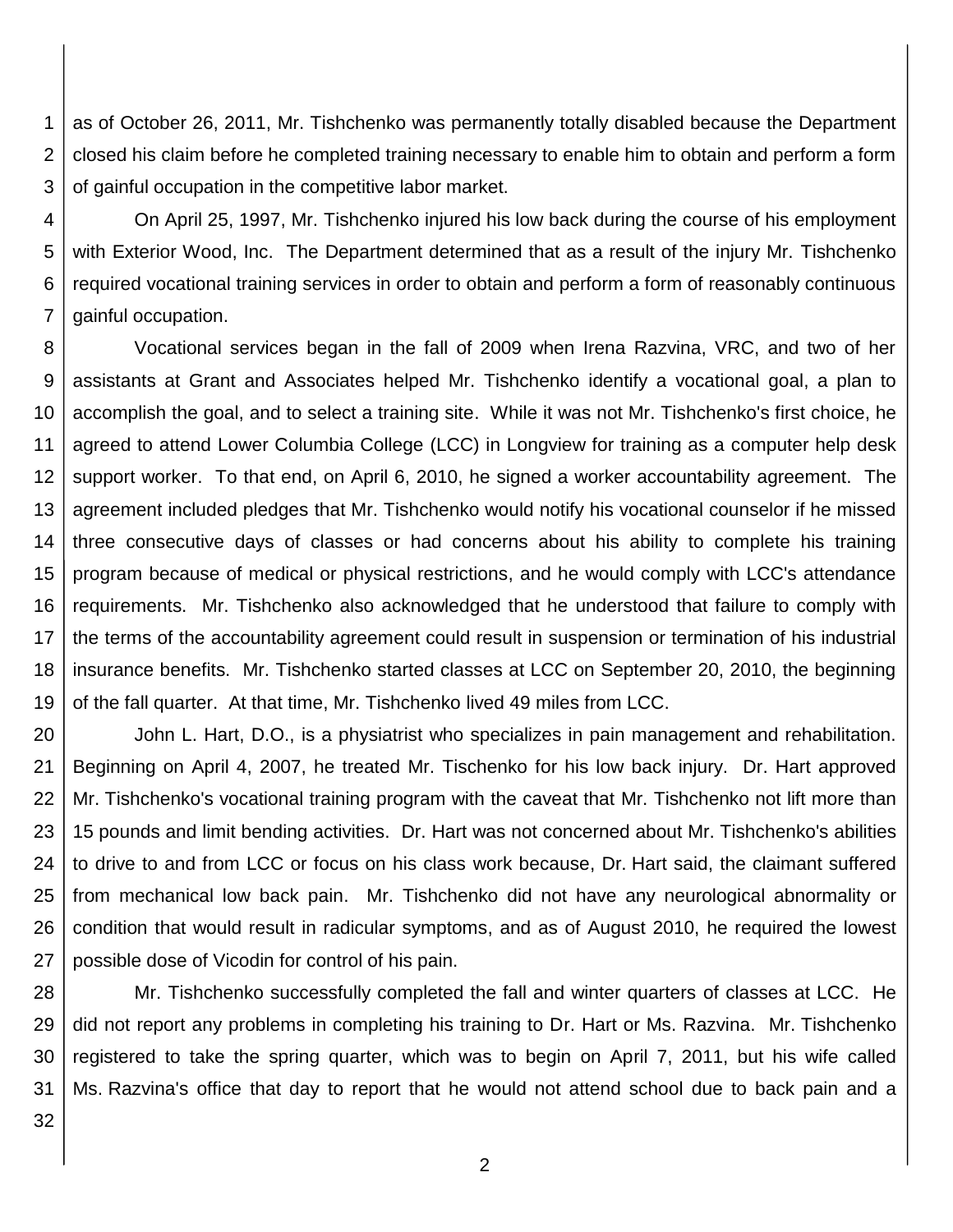1 2 3 headache. The next day one of the vocational counselors talked with Mr. Tishchenko to advise him that absence from classes without a physician's excuse could result in suspension of his benefits. Ms. Razvina sent Mr. Tishchenko a letter the same day containing the same warning.

4 5 6 7 Although Mr. Tishchenko had not contacted Ms. Razvina, his mathematics instructor at LCC subsequently notified the vocational counselor that the claimant attended classes only on April 11, 2011. Ms. Razvina then sent a letter to Mr. Tishchenko asking him to explain his absences or risk the termination of vocational services. Mr. Tishchenko did not respond to the letter.

8 9 10 11 12 13 14 15 16 Mr. Tishchenko saw Dr. Hart on May 4, 2011. He asked Dr. Hart to write a letter excusing him from attending LCC because of back pain. Mr. Tishchenko testified that he suffered from extreme low back pain that his commute to LCC aggravated; that he had to take double the prescribed amount of Vicodin in order to make the drive; and that the medication adversely affected his ability to focus and learn at school. By that time, Mr. Tishchenko had moved to Washougal, Washington, which is 55 miles from Longview. Dr. Hart declined to excuse Mr. Tishchenko from his training program. Mr. Tishchenko then stopped seeing Dr. Hart. Mark C. Weed, D.O., and other physicians also refused Mr. Tishchenko's request for an excuse from participating in his vocational plan.

17 18 19 20 21 22 23 24 Mr. Tishchenko posits that his clear failure to abide by the terms of his worker accountability agreement was the result of constant severe low back pain caused by his industrial injury. In *In re John Galen,* BIIA Dec., 03 18491 (2004), the only proper and necessary treatment available to Mr. Galen for the effects of his industrial injury was surgery to fuse his cervical spine. His surgeon refused to perform the operation until Mr. Galen ended his 30 year habit of smoking cigarettes. The uncontested evidence demonstrated that although he was willing and had tried a number of modalities to do so, Mr. Galen was too addicted to stop smoking. The Department suspended his benefits for noncooperation.

25 26 27 28 29 30 The Board declared: "Noncooperation is, by definition, behavior that obstructs or delays the administration of the claim. The behavior is deliberate and calculated to obstruct. Behavior that is not designed or intended to obstruct or delay is not noncooperation." *Galen,* at 4. The Board determined that Mr. Galen's failure to end his addiction did not constitute noncooperation because he did not refuse treatment or deliberately fail to comply with the step he needed to take before he could undergo the proper surgery.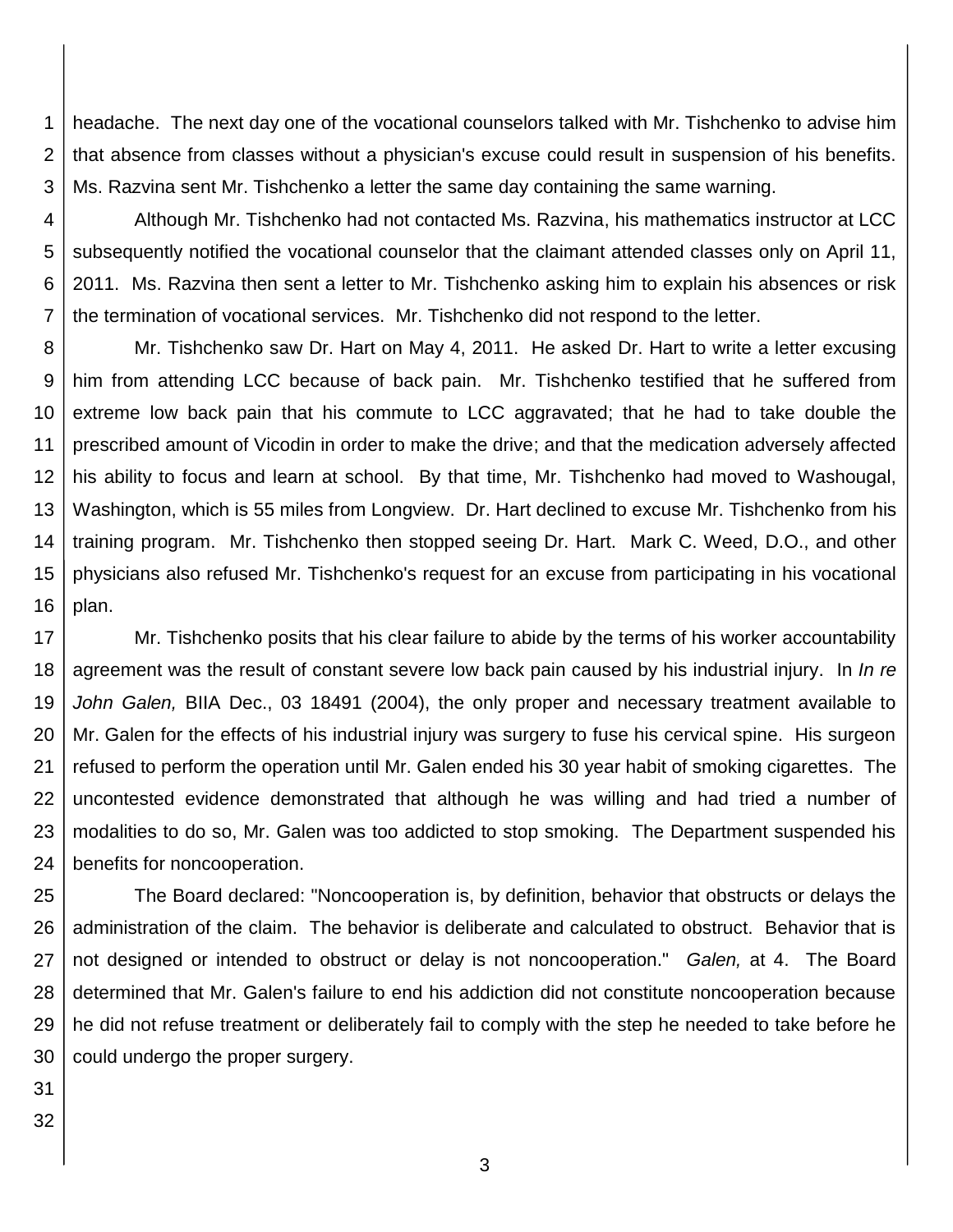1 2 3 4 5 6 Mr. Tishchenko contends that because of his back pain it was impossible for him to accomplish the commute required to attend classes at LCC without taking well more than the Vicodin dosage that his pain specialist physician prescribed. Mr. Tishchenko contended that the increased dosage rendered him unable to focus and learn during class. Thus, Mr. Tishchenko asserts his noncooperation was not a deliberate and calculated effort to obstruct the administration of his claim.

7 8 9 10 11 12 13 Dr. Hart charted the amount of pain medication Mr. Tishchenko took. Dr. Hart did not make any note that Mr. Tishchenko took more Vicodin than what was prescribed. In August 2010, one month before Mr. Tishchenko began classes at LCC, Mr. Tishchenko was taking "the lowest dose that Vicodin is made in" (Hart Dep. at 23) three times per day. On May 4, 2011, a month after Mr. Tishchenko stopped attending LLC, the dosage Dr. Hart prescribed was the same. Dr. Hart made clear that Mr. Tishchenko did not have any objective finding that would buttress his assertion that he suffered from radicular symptoms or severe low back pain.

14 15 16 17 18 19 20 21 22 23 24 25 Mr. Tishchenko never explained why he did not notify Ms. Razvina that his medical condition interfered with his ability to attend classes at LCC or that he had, in fact, stopped attending school. When offered the opportunity, Mr. Tishchenko did not attempt to explain why he could not comply with his responsibilities under his training program. WAC 296-14-410 authorizes the Department to deny, reduce or suspend payment of industrial insurance benefits to a worker who demonstrates noncooperation with management of the claim, including participation in a vocational training plan. As a prerequisite to such action, the worker must be advised in writing of the possible repercussions of noncooperation and be given 30 days in which to explain his or her failure to cooperate. Mr. Tishchenko did not respond to the opportunity Ms. Razvina gave him to do so after she learned he was not attending classes at LLC. We conclude that his behavior was deliberate and intentionally meant to obstruct or interfere with the vocational plan. The Department properly suspended Mr. Tishchenko's receipt of benefits.

26 27 28 29 30 31 Mr. Tishchenko also argues that the Department lacked authority to close his claim while his benefits were suspended. Our industrial appeals judge correctly determined the Department had the authority to do so. But the industrial appeals judge concluded in the Proposed Decision and Order that closure of the claim at a time when Mr. Tishchenko had not completed training that was proper and necessary for him to obtain and perform a form of gainful occupation meant he had to be found permanently totally disabled. We disagree.

32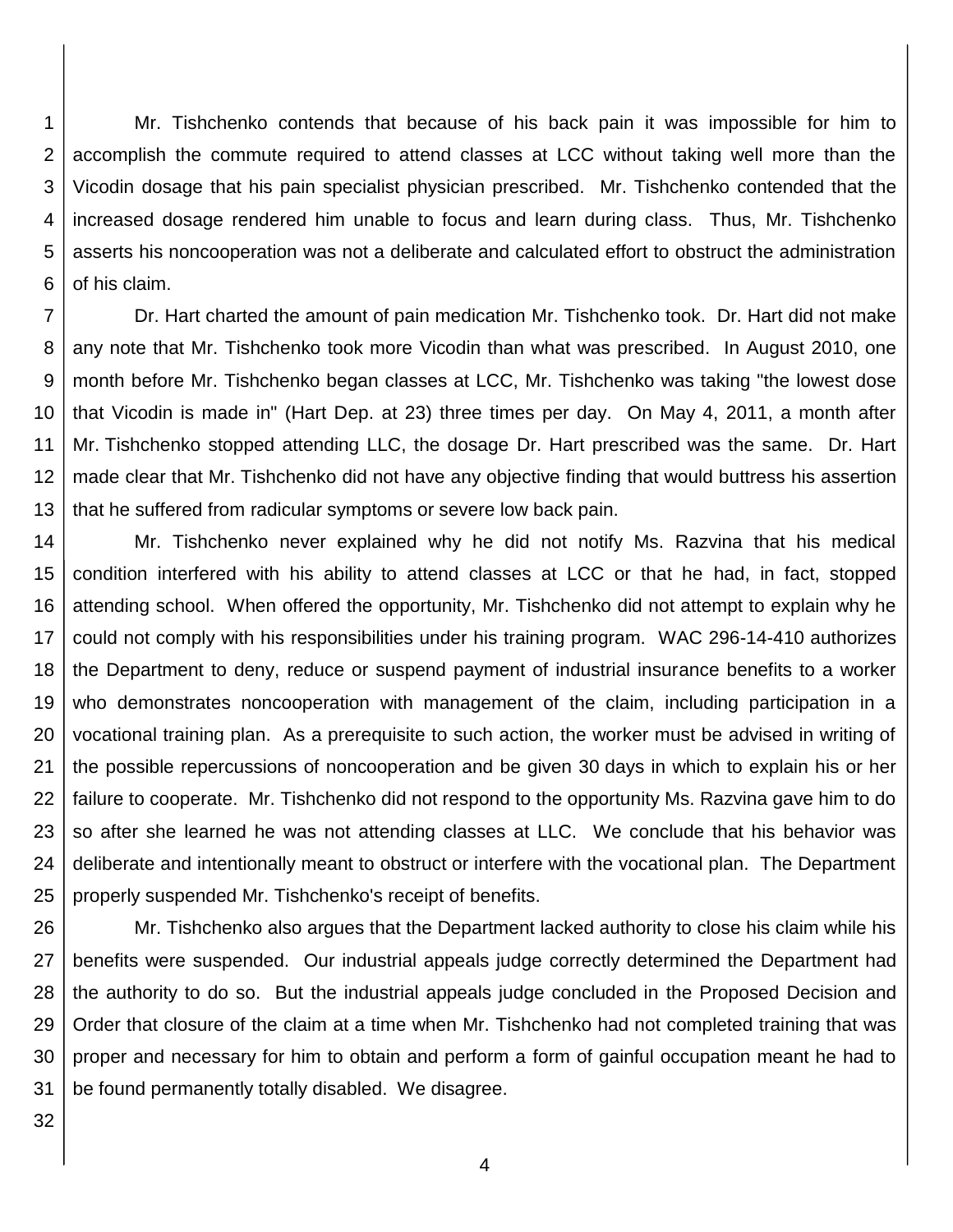1 2 3 4 5 6 7 8 In *In re Ernest E. Elliott*, Dckt. No. 91 1702 (May 26, 1992), we said a worker who could become employable with retraining could not seek permanent total disability benefits by waiving vocational services We noted a worker's total disability status was susceptible to change if retraining was accomplished. In *In re Gary E. Day*, Dckt. No. 01 14861 (February 26, 2003), we acknowledged "our reluctance to determine that a worker is permanently totally disabled when the worker has unreasonably thwarted attempts to return the worker to a productive work life through vocational services and retraining, an important goal of our workers' compensation system." *Day* at 7.

9 10 11 12 Mr. Tishchenko would essentially force the Department to either keep his claim open at his pleasure or award him pension benefits. We adhere to our philosophy that a worker who demonstrates noncooperation in completing a vocational training plan cannot be given unfettered control over the administration of his or her claim to force the Department into such a position.

13 14 15 We conclude the Department correctly suspended Mr. Tishchenko's benefits and closed his claim with compensation for permanent partial disability most accurately described in Category 2 of WAC 296-20-280. The Department order dated October 26, 2011, is affirmed.

#### **FINDINGS OF FACT**

1. On March 6, 2011, an industrial appeals judge certified that the parties agreed to include the Amended Jurisdictional History in the Board record solely for jurisdictional purposes.

16

17

18

19

20

21

22

23

24

25

26

27

28

29

30

31

32

- 2. Mr. Tishchenko was born in Russia on July 26, 1966. He moved to the United States in 1990.
- 3. Mr. Tishchenko's only relevant work experience in the United States was as a laborer at Exterior Wood, Inc., work which was heavy in nature.
- 4. On April 25, 1997, Mr. Tishchenko was injured during the course of his employment with Exterior Wood when he lifted a heavy stack of wet plywood.

5. Mr. Tishchenko's April 25, 1997 industrial injury proximately caused a herniation at the L5-S1 level of his spine for which he underwent right L5-S1 decompressive laminectomy and foraminotomy surgery on December 8, 2006.

- 6. As of July 2009, the condition proximately caused by Mr. Tishchenko's industrial injury resulted in permanent restrictions that included not lifting more than 15 pounds and not performing repetitive bending activities.
	- 5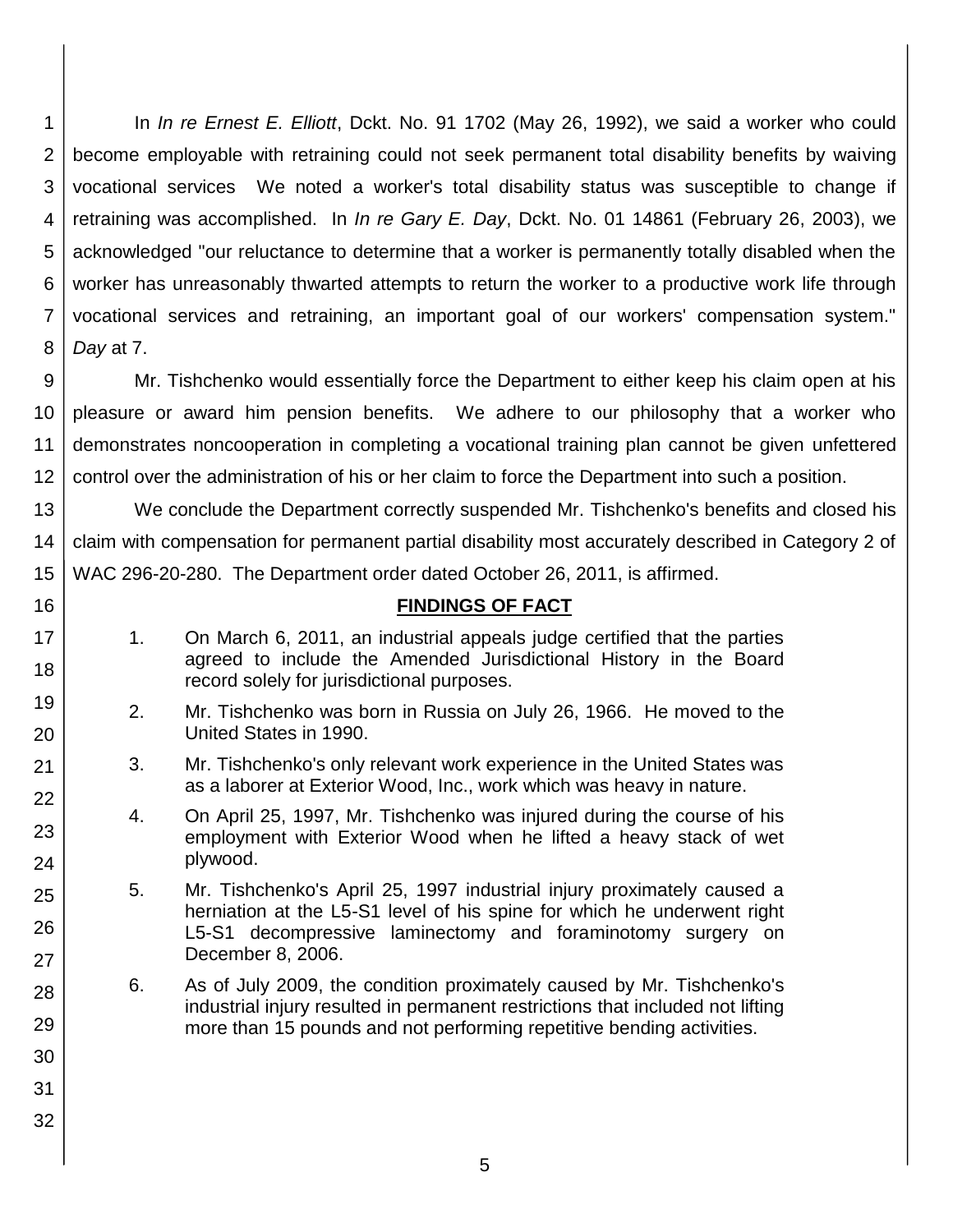- 7. In view of his age, education, work experience, and the limitations caused by his industrial injury, Mr. Tishchenko required vocational services in order to gain the ability to obtain and perform a form of gainful occupation on a reasonably continuous basis.
	- 8. Mr. Tishchenko agreed to notify his vocational counselor if he missed three consecutive days of classes at Lower Columbia College, comply with the college's participation requirements, and notify the Department's claim manager and his vocational counselor immediately if he had any concerns about his ability to complete the training program.
	- 9. Mr. Tishchenko understood that failure to comply with the accountability agreement could result in suspension or termination of his industrial insurance benefits.
	- 10 Mr. Tishchenko deliberately obstructed successful completion of his vocational training program in that he did not notify his vocational counselor after he missed three consecutive days of classes at Lower Columbia College, he did not immediately notify the vocational counselor that he had concerns about his ability to complete the training program and he stopped attending training classes without good cause or explanation, and without notifying his assigned vocational counselor.
	- 11. Mr. Tishchenko would have been capable of obtaining and performing work as a computer help desk support employee had he not deliberately failed to cooperate with his vocational training program by behavior that was calculated to obstruct successful completion of the plan.
	- 12. The condition proximately caused by Mr. Tishchenko's industrial injury was fixed and stable and was not in need of further proper and necessary treatment as of October 26, 2011, and it had proximately caused permanent partial impairment that Category 2 of WAC 296-20- 280 most accurately described.

### **CONCLUSIONS OF LAW**

- 1. The Board of Industrial Insurance Appeals has jurisdiction over the parties and the subject matter of this appeal.
- 2. Victor Tishchenko did not have good cause within the meaning of RCW 51.32.110 and WAC 296-14-410 for failing to comply with his vocational training program.
- 3. As of October 26, 2011, Mr. Tishchenko's conditions were fixed and stable and did not require further proper and necessary treatment as that term is used in RCW 51.36.010, for any condition proximately caused by his April 25, 1997 industrial injury.
- 4. From June 20, 2011, through October 25, 2011, Mr. Tishchenko was not temporarily totally disabled as that term is used in RCW 51.32.090 because of any condition proximately caused by his April 25, 1997 industrial injury.

1

2

3

4

5

6

7

8

9

10

11

12

13

14

15

16

17 18

19

20

21 22

23

24

25

26

27

28

29

30

31